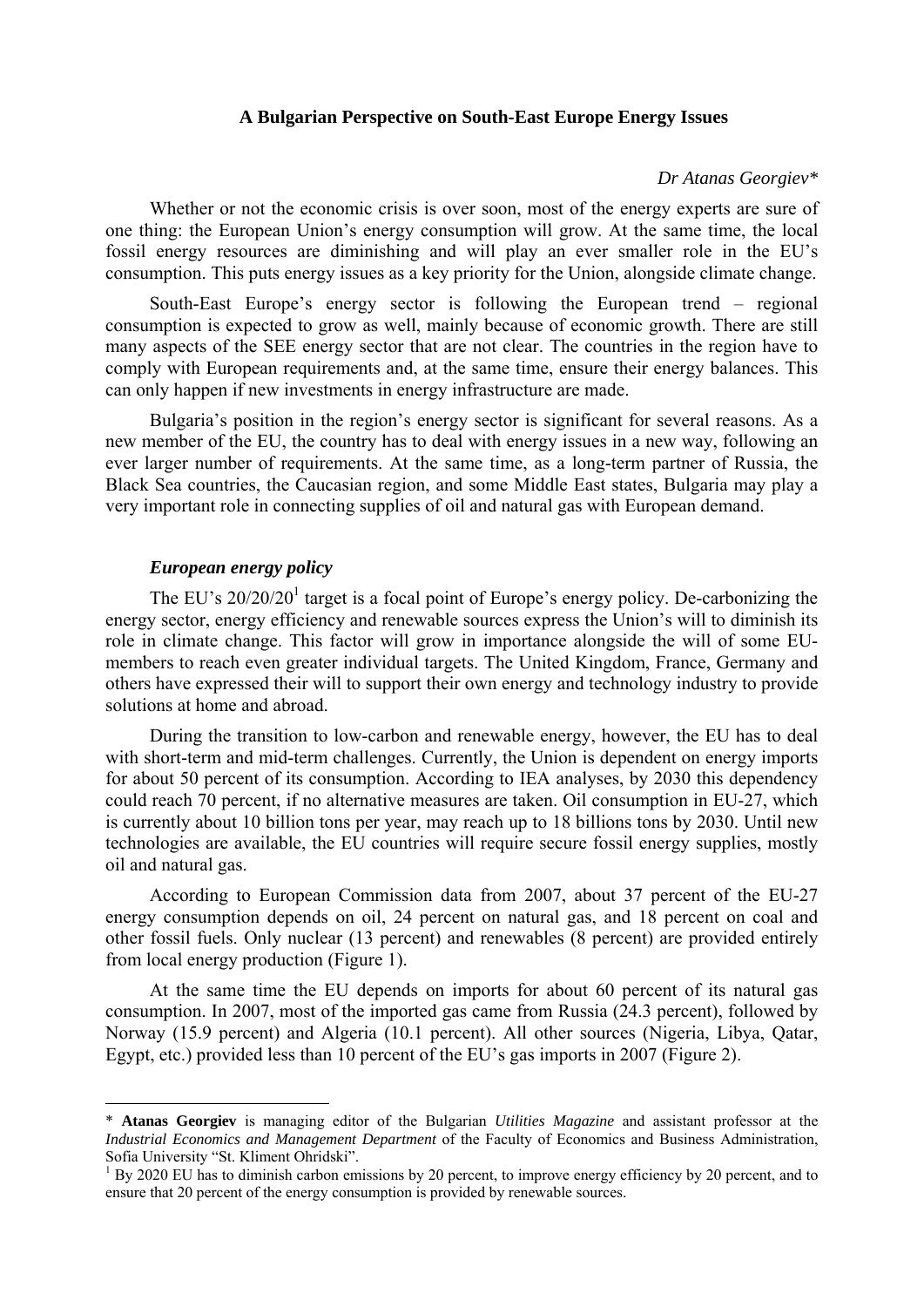

*Figure 1: EU-27's energy mix during 2007 in million tons of oil equivalent (toe)* 

*Source: The European Commission* 



*Figure 2: EU-27's sources of natural gas (in percentages) during 2007* 

*Source: The European Commission* 

This dependence on foreign energy has sharpened the need to diversify not only suppliers, but also routes and sources of natural gas. Part of this policy is using more routes for supplying Russian gas, i.e. the *Nord Stream* and *South Stream* pipelines, as well as looking for new resources in the Caucasian region and the Middle East, via the *Nabucco* pipeline (Map 1 and Table 1). In both cases, these projects depend on and, at the same time, affect South-East Europe. If the entire planned energy infrastructure is built, it will bring not only energy, but also more stability to this part of Europe.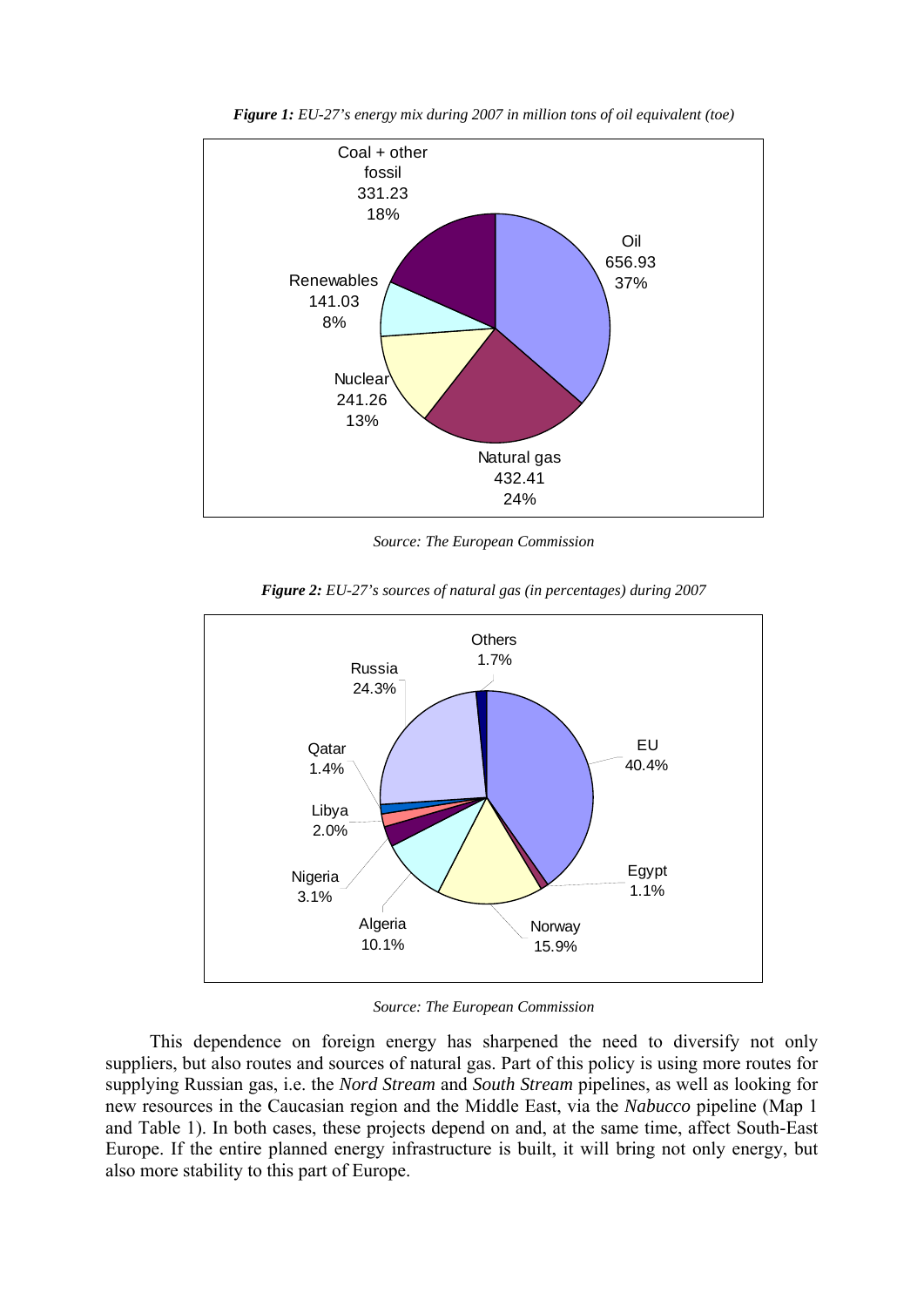*Map 1: European gas pipelines* 



*Source: www.energy.eu* 

*Table 1: The most important future natural gas pipelines in the EU* 

| North Stream:                                                               |
|-----------------------------------------------------------------------------|
| Connection: Russia-EU (via Baltic Sea)                                      |
| Transport capacity: 55 billion cubic meters/year                            |
| Gazprom 51%, BASF/Wintershall 20%, E.ON 20%, Gasunie 9%<br>Partners:        |
| Scheduled for operation: 2 Lines. First scheduled for 2011, second for 2012 |
|                                                                             |
| South Stream:                                                               |
| Connection: Russia-EU (via Black sea)                                       |
| Transport capacity: 63 billion cubic meters/year                            |
| Gazprom 50%, ENI 50%<br>Partners:                                           |
| Scheduled for operation: End of 2015                                        |
|                                                                             |
| Nabucco:                                                                    |
| Connection from:<br>Caspian region, Middle East, Egypt to EU                |
| Transport capacity: 31 billion cubic meters/year                            |
| BOTAS, BEH, MOL, OMV, RWE, Transgaz. Each 16.67%<br>Partners:               |
| End of 2015<br>Scheduled for operation:                                     |
| $\mathbf{C}_{\text{average}}$                                               |

*Source: www.energy.eu*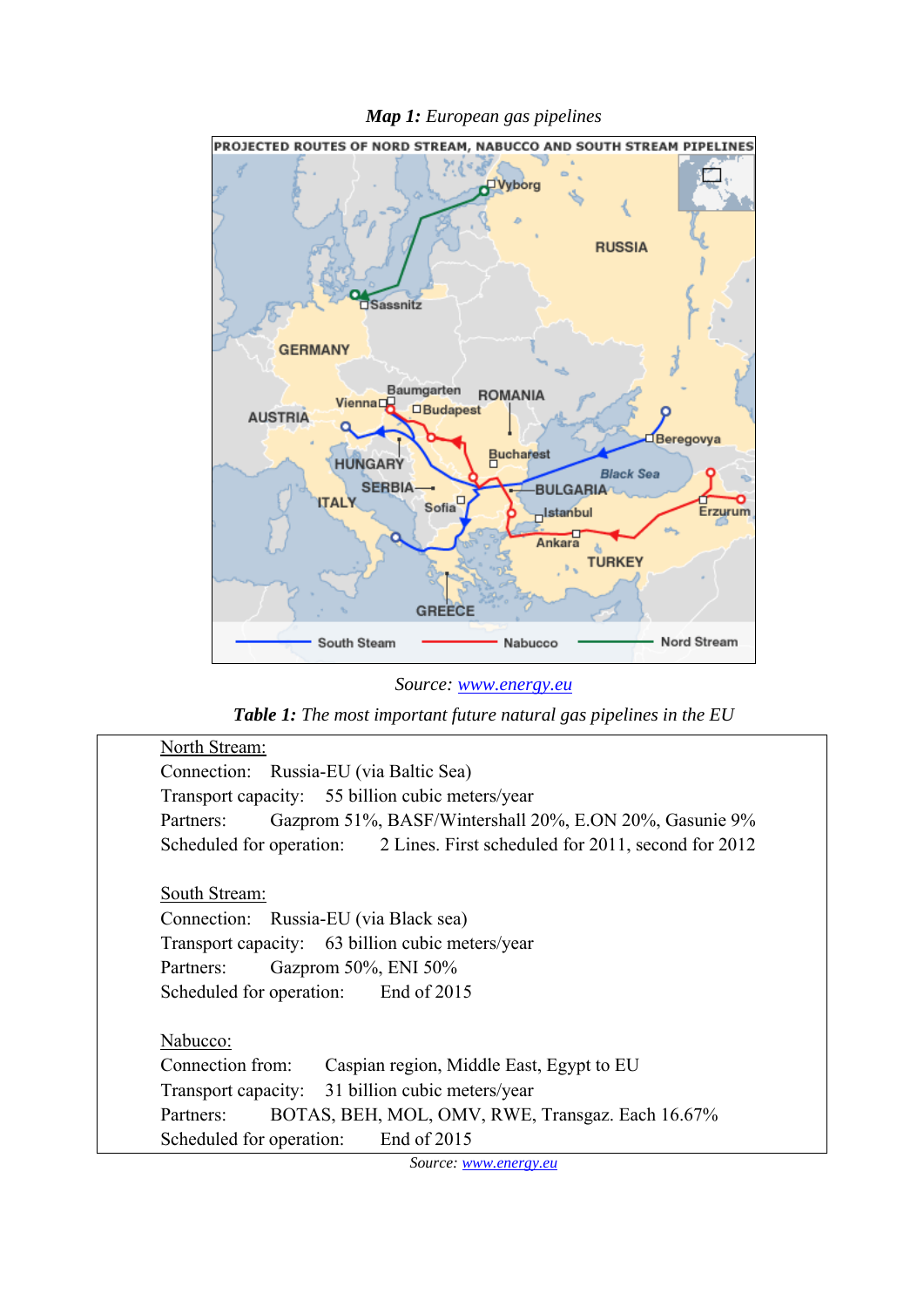### *Southeast Europe's energy situation*

The region of South-East Europe has been an important trade route ever since the Silk Road. The geographical location provides the opportunity to link several important energy-rich regions with Europe: Russia and Asia, the Caucasian countries and the Middle East, as well as even Africa and the Mediterranean basin. Moreover, SEE may play a significant role not only as an energy transporter, but also as an energy supplier, especially on the electricity market. Currently, South-East Europe has an electricity deficit, but large new projects, like the nuclear plants Belene (Bulgaria) and Cerna voda (Romania) and the coal potential of Kosovo could provide new power sources in the mid-term.

According to the EFT Group, August 2009, the average electricity deficit of SEE in the period 2005-2008 is 10.4 TWh and only three of the countries in the region (Bosnia & Herzegovina, Bulgaria, and Romania), have been net exporters of electricity during this period (See: Map 2). Currently, according to the same source, the consumption per capita of natural gas and electricity in the region is only 46 percent and 53 percent respectively of the EU average. Further economic development, expected in the region, despite the current economic crisis, most probably will lead to an increase in end-use of all types of energy.



*Map 2: SEE average energy balance (2005-2008)* 

*Source: EFT Group data from August, 2009*

The region's European perspective is a good basis for developing energy relations with regard to EU policy. As a natural step, seven countries from South-East Europe have signed a common energy document with the EU. The Treaty establishing the Energy Community, also known as Energy Community South-East Europe Treaty or ECSEE<sup>2</sup>, was signed on October 25, 2005 in Athens, Greece. It entered into force on July 1, 2006. The contract aims at establishing a single regulatory framework for trading energy across South-East Europe and the EU on the same terms. It was signed by energy and trade ministers, representing the EU,

 $\overline{a}$ 

<sup>&</sup>lt;sup>2</sup> Official website: www.energy-community.org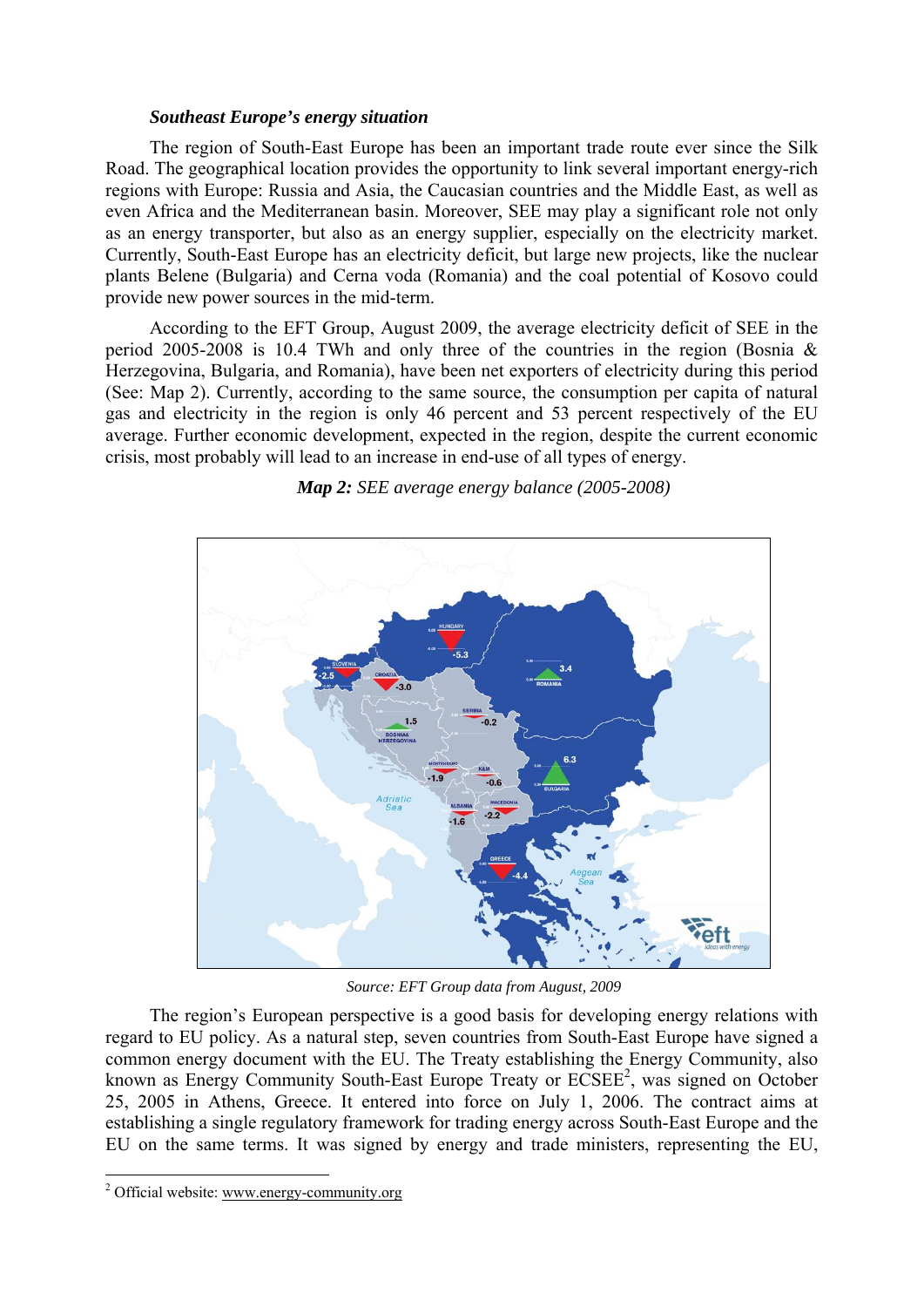Albania, Bosnia and Herzegovina, Croatia, Republic of Macedonia, Montenegro and Serbia, as well as UNMIK (as Kosovo representative under Security Council Resolution 1244). The treaty affects electricity, natural gas, and oil products. Bulgaria has participated in this initiative since its accession to the EU – January 1, 2007. Other 13 EU states participate in the Energy Treaty as well. Currently, Georgia, Moldova, Norway, Turkey, and Ukraine are taking part as observers.

Unfortunately, many of the regulatory reforms that are required by this document are still not present, which creates obstacles for free energy trade in the region. Moreover, the current energy infrastructure in SEE is not capable of providing capacity needed for full-scale energy trade between the countries in the region and the EU. According to data from the South-East Europe Development Watch<sup>3</sup>, issued on December 8, 2008, the Western Balkan countries are highly dependent on energy imports, ranging in 2005, from 32 percent for Serbia and Bosnia & Herzegovina to 51 percent and 58 percent for Albania and Croatia, respectively. The same document also points out some of the main energy projects planned in the region:

# Oil projects

- The Burgas-Alexandroupolis oil pipeline (Bulgaria-Greece): 30-50 million tons per year;
- The AMBO oil pipeline (Albania-Macedonia-Bulgaria): 30-40 million tons per year;
- The Pan-European Oil Pipeline PEOP (Romania-Serbia-Croatia-possibly Slovenia-Italy): 60-90 million tons per year;
- The integration of the existing Druzhba and Adria pipelines (Croatia-Hungary-Ukraine-Russia).

# Gas projects

 $\overline{a}$ 

- Nabucco (Turkey-Bulgaria-Romania-Hungary-Austria): up to 31 billion cubic meters per year;
- South Stream (Russia Bulgaria, dividing into Greece-Italy and Serbia/Romania Hungary-Austria/Slovenia - Italy): around 30 billion cubic meters per year (increasing to about 63 billion cubic meters per year subsequently);
- Trans-Adriatic Pipeline (Greece-Albania-Italy): 10-20 billion cubic meters per year.

According to different sources, the structure of electricity demand in South-East Europe will not be impacted very much by the economic crisis. The reason is that the region has relatively low electricity consumption in the industrial and services sectors. There is, however, a possibility of delays or failures in planned investments in new capacities and infrastructure, because of a lack of financing – both from state budgets and from international bank institutions.

However, the high-priority projects for the region of SEE seem the new gas pipelines that are planned to cross the Balkan Peninsula. *Nabucco* and *South Stream* have been defined by some experts as competing projects, but others claim that there is enough room for both. Initially, they were planned with the same maximum capacity (about 30 billion cubic meters per year), but later Gazprom announced that *South Stream* will carry twice as much – about 63 billion cubic meters per year. Currently, the chances that both pipes will be built appear to be equal. Gazprom and ENI have secured the route of the *South Stream* pipe everywhere, even

<sup>&</sup>lt;sup>3</sup> South-East Europe Development Watch (SEEDW) - formerly known as Stability Pact Watch - is a coalition of South-east European environmental non-governmental organizations (NGOs) monitoring and campaigning on the investments made by international financial institutions (IFIs) and the European Union (EU). SEEDW is a project within CEE Bankwatch Network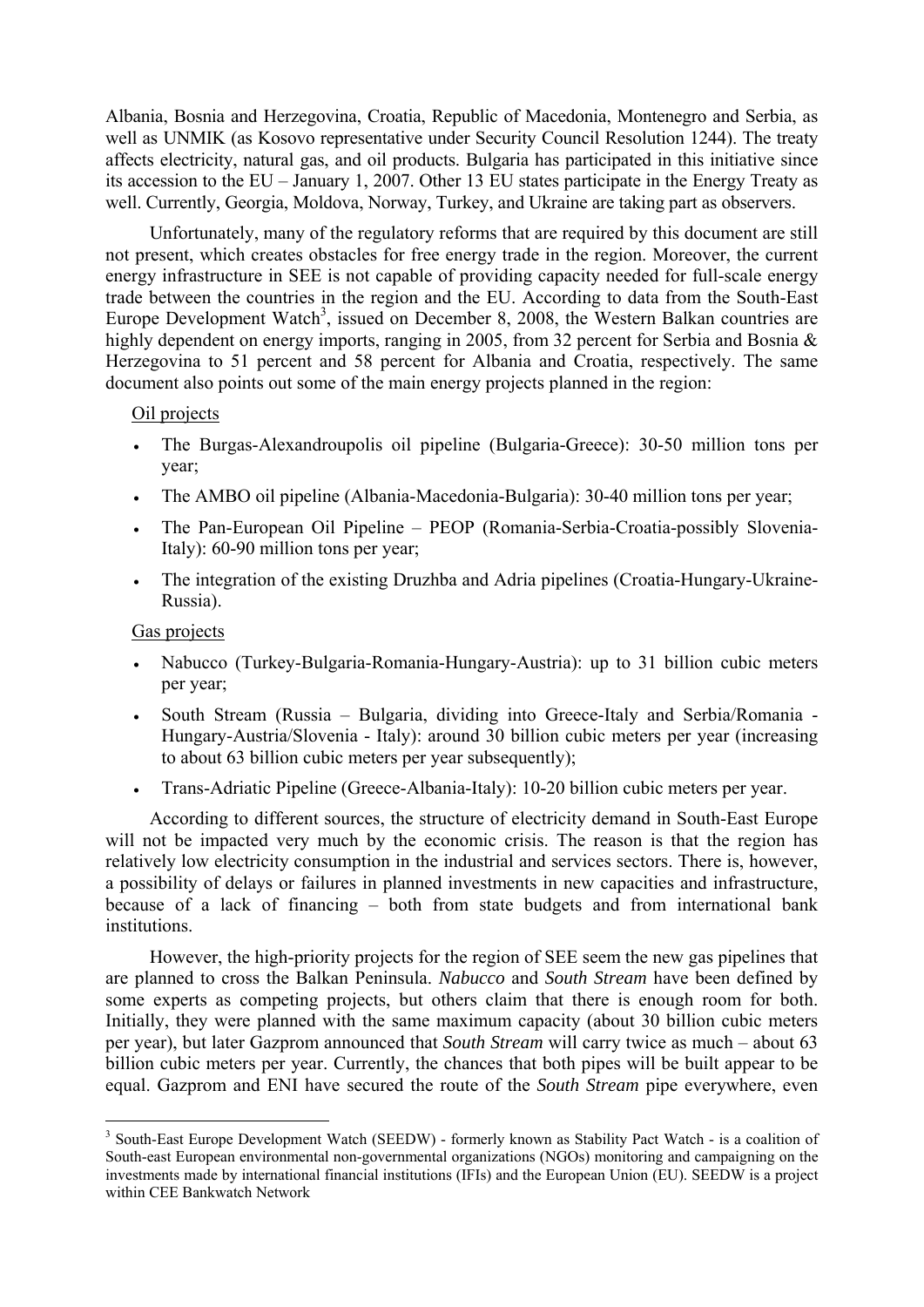under the Black Sea after signing an agreement with Turkey. *Nabucco* has many supporters as well. One recent supporting opinion voiced by Dušan Bajatović, CEO of Srbijagas. In a report by SEEbiz/B92<sup>4</sup>, he said that "Serbia would agree to negotiate on the *Nabucco* pipeline project should an invitation arrive." According to the same source, he pointed out at the daily Politika that "It would not be bad to link up with the *Nabucco* pipeline as well, even if it isn't passing through Serbia's territory, since gas would be arriving from the Caspian Sea and Central Asia via this pipeline".

Another interesting gas project, proposed by the Hungarian gas company MOL, is the socalled "New Energy Transport System – NETS". The idea of NETS is to provide a common ground for interconnecting the gas transmission networks of South-East European and Central European countries. This provides another opportunity to secure gas supplies during short-term crises. NETS (See: Map 3 below) might also compete in trading some quantities of natural gas, although the capacity will be considerably smaller than that of the proposed pipelines *Nabucco* and *South Stream*.



*Map 3: The proposed interconnections of the NETS project* 

*Source: MOL* 

# *The energy sector in Bulgaria*

 $\overline{a}$ 

About half of the aforementioned energy infrastructure projects should pass through Bulgaria – *Nabucco*, *South Stream*, *Burgas-Alexandroupolis*, and AMBO. The country has the chance to build an energy bridge between its traditional Western and Eastern partners. Currently, a member of the EU, Bulgaria has long-term trade relations with Russia, the Caucasian region, and some Middle Eastern countries. Some of the trade relations have been lost during the transition to a market economy in the period after 1989, but others have been strengthened over the last several years.

<sup>&</sup>lt;sup>4</sup> http://www.seebiz.eu/en/corporate/serbia-wants-in-on-nabucco-pipeline-project,51025.html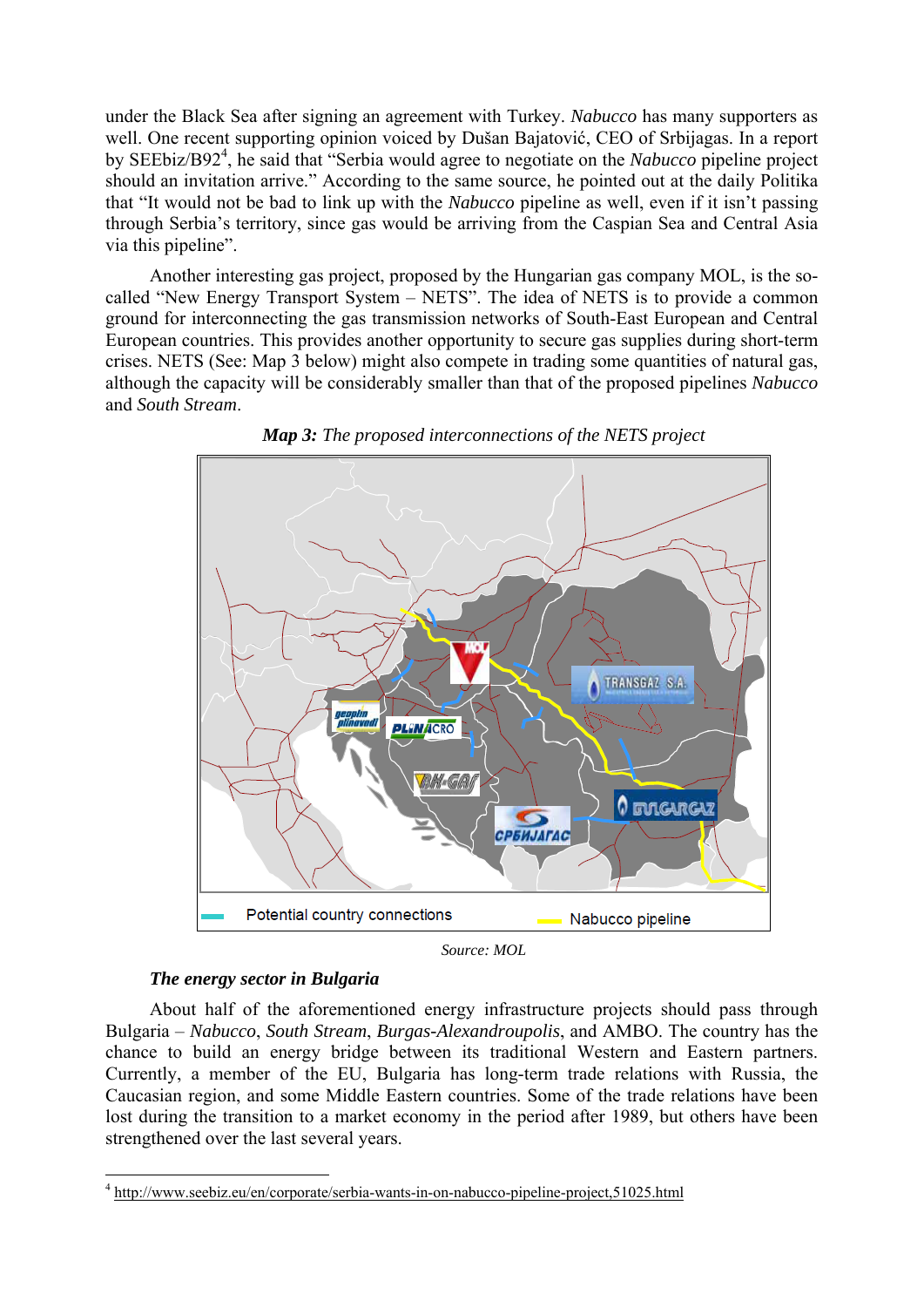Currently, Bulgaria is dependent on foreign oil for almost 100 percent of its consumption and on foreign natural gas for over 90 percent of its consumption. However, because of its nuclear power plant Kozloduy, Bulgaria's overall energy dependency in 2008 was only 46.2 percent, which is a little lower than the EU-average for the same year  $-53.8$  percent<sup>5</sup>. The country is still a net exporter of electricity with an average export of 6.3 TWh per year in the period 2005-2008, according to data from the EFT Group.

The Bulgarian oil market does not have a clear "market leader" as several international companies are in competition: Eko Bulgaria (owned by Hellenic Petroleum), Lukoil, OMV, Petrol, Rompetrol and Shell. However, the largest refinery in Bulgaria is owned by Lukoil, which is also investing in a local distribution chain. Thus, the petroleum situation in Bulgaria suffers mostly from volatile prices, but no supply shortages are expected.

The natural gas market in Bulgaria is not in a similar situation. Currently, all natural gas imports are of Russian origin, using a single route via Ukraine. One of the companies supplying gas to Bulgaria is Overgas (50 percent owned by Gazprom), which also operates most of the gas distribution network in the country. The network was built in the period after 1991, as Bulgaria did not have any household consumption of gas prior to that.

The lack of alternative natural gas supplies was felt very negatively during the Russia-Ukraine gas dispute in January 2009. Left without gas supplies, Bulgaria could only avail of the gas from its storage facility "Chiren". However, as its current capacity could cover less than half of the daily consumption in winters, gas supplies for industrial consumers as well as for district heating companies was diminished or stopped during the crisis. Large consumers with a possibility to use reserve fuel (such as gas oil or coal) did not suffer great discomfort, but some industrial consumers had significant losses, since they had to stop work.

The gas crisis in January gave additional impetus to the government in seeking new energy infrastructure opportunities. The Bulgarian Energy Holding (100 percent state owned), which owns the gas transmission and gas transit network operator Bulgartransgaz, and the single wholesale buyer Bulgargaz, started several initiatives over the next months. Some of the main events during and after the crisis were:

**January 19, 2009**, Bulgaria successfully negotiated gas imports from Greece by reversing the flow and using the same pipeline, which supplied Russian gas to the Greek network. This happened a little before the gas flow through Ukraine was restarted. The imports were negotiated for a quantity of 2.5 million cubic meters daily, about 20 percent of the daily winter consumption in Bulgaria.

• **End of January 2009** in Vienna, Austria, Bulgaria agreed with Azerbaijan to import 1 billion cubic meters of natural gas from the Caucasian country, when the needed infrastructure is present (*Nabucco* or LNG terminals), or, when there is a transit contract with Russia or Turkey, to use their transit lines.

• **April 24-25,** the Bulgarian president organized a summit, called "Natural Gas for Europe. Security and Partnership<sup>36</sup>, which was attended by political figures from the EU and energy-exporting countries. During the summit, the Bulgarian Energy Holding organized a conference, called "Sofia Energy Business Forum"<sup>7</sup> , which gathered representatives of international energy companies.

• **May 15, 2009**, in Sofia, the executive director of Bulgarian Energy Holding signed the agreement with Gazprom on *South Stream*. The Russian part signed the

 $\overline{a}$ 

 $^5$  Source: www.energy.eu<br> $^6$  Official website: http://w

Official website: http://www.energysummit2009.bg/en/ 7

Official website: http://www.bgenh.com/sebf/index.html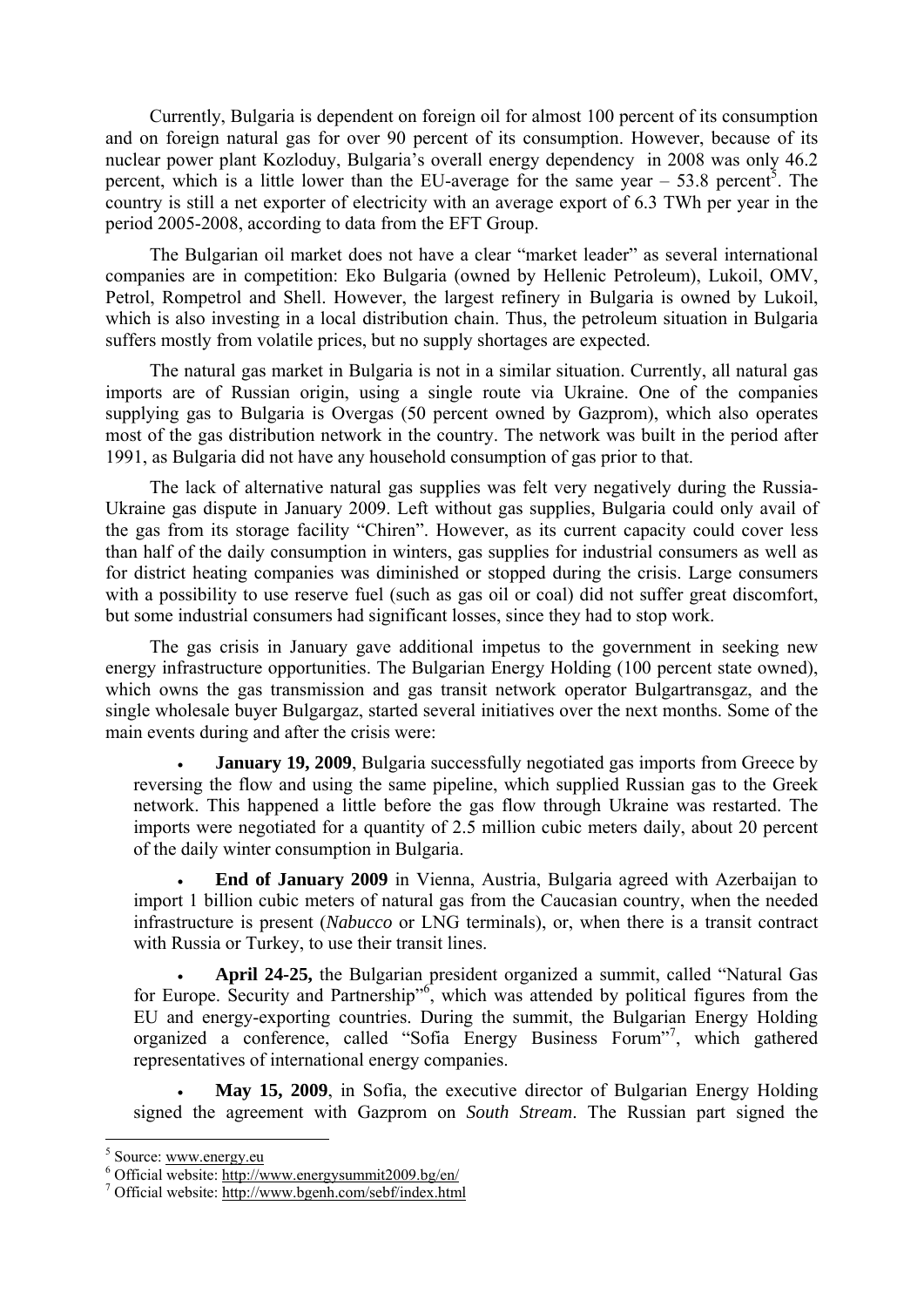agreement in Moscow on April 28, 2009. The document provides that the two companies will create a new entity and will initiate a feasibility study of the project.

• **July 13, 2009**, the inter-governmental contract for *Nabucco* was signed in Turkey. According to the former Bulgarian Prime Minister Sergei Stanishev, who signed the contract, this is a very important step ahead for the project implementation.

• **July 14, 2009**, the Bulgarian Energy Holding signed two gas agreements. The first memorandum is with two companies: DEPA S.A., Greece, and Edison International Holding BV, Italy. BEH will participate with 50 percent in a common venture, which will build, own and operate a gas connection between Greece and Bulgaria. The second contract is between BEH and the Greek company Hellenic Gas Transmission System Operator (DESFA S.A.) and involves partial use of the capacity of the Revithoussa LNG terminal in **Greece** 

• **July 16, 2009,** the Bulgarian Energy Holding announced that it will seek for funds to increase the capacity of the gas storage "Chiren". The Holding could guarantee a loan of up to €250 million for its subsidiary company Bulgartransgaz, which operates the storage facility.

# *Current political situation in Bulgaria*

In July 2009, Bulgaria elected a new parliament for a four-year term. The former ruling coalition, formed by three parties (BSP, NDSV and DPS) completed a full four-year mandate, during which its energy positions were qualified as pro-Russian. These opinion was based on support that the government had given to several pro-Russian projects: the construction of the new nuclear plant Belene (with main contractors Atomstroyexport, Areva, and Siemens), the signed contract for the *South Stream* pipeline (with 50/50 Bulgarian and Russian ownership), as well as agreements for the Burgas-Alexandroupolis oil pipeline (51 percent Russian, 24.5 percent Bulgarian, and 24.5 percent Greek). The former government was formed on the principle of political quotas with a ratio 8-5-3. Thus, different ministries were managed by different parties from the coalition and sometimes the political wills of the partners were not unanimous on important energy and economic issues.

The new government and the new minister of energy Traicho Traikov<sup>8</sup>, former manager in EVN Bulgaria and energy expert, have pleaded for a revision of all energy deals in economic terms. The reason for this, according to the new government, is the expected budget deficit in Bulgaria in 2009. The economic crisis, which could have its strongest effects on Bulgaria in both 2009 and 2010, is the new government's main concern, as the budget may not cover the expenses of some of the larger energy projects, especially if the agreements made by the former government turn out to be disadvantages. The new government has 116 seats in the 240-seat Parliament. All the right-wing parties support the government, but without making a coalition with the ruling party GERB. The Prime Minister Boiko Borisov, former Mayor of Sofia, decided to take the risk and form the government alone to provide a clear political vision about its activities.

The construction of the Belene nuclear plant has cost about  $\epsilon$ 400 million to date, mainly in engineering, consulting and preparation works. The project is lead by NEK, the national electric company, which is 100 percent owned by the Bulgarian Energy Holding. An international tender for 49 percent of the project was won by RWE (Germany), but still no financing for the project has been secured – either through finance or bank loans. However,

<sup>&</sup>lt;sup>8</sup> Biography of Traikov is available at: http://www.mee.government.bg/eng/about/about.html